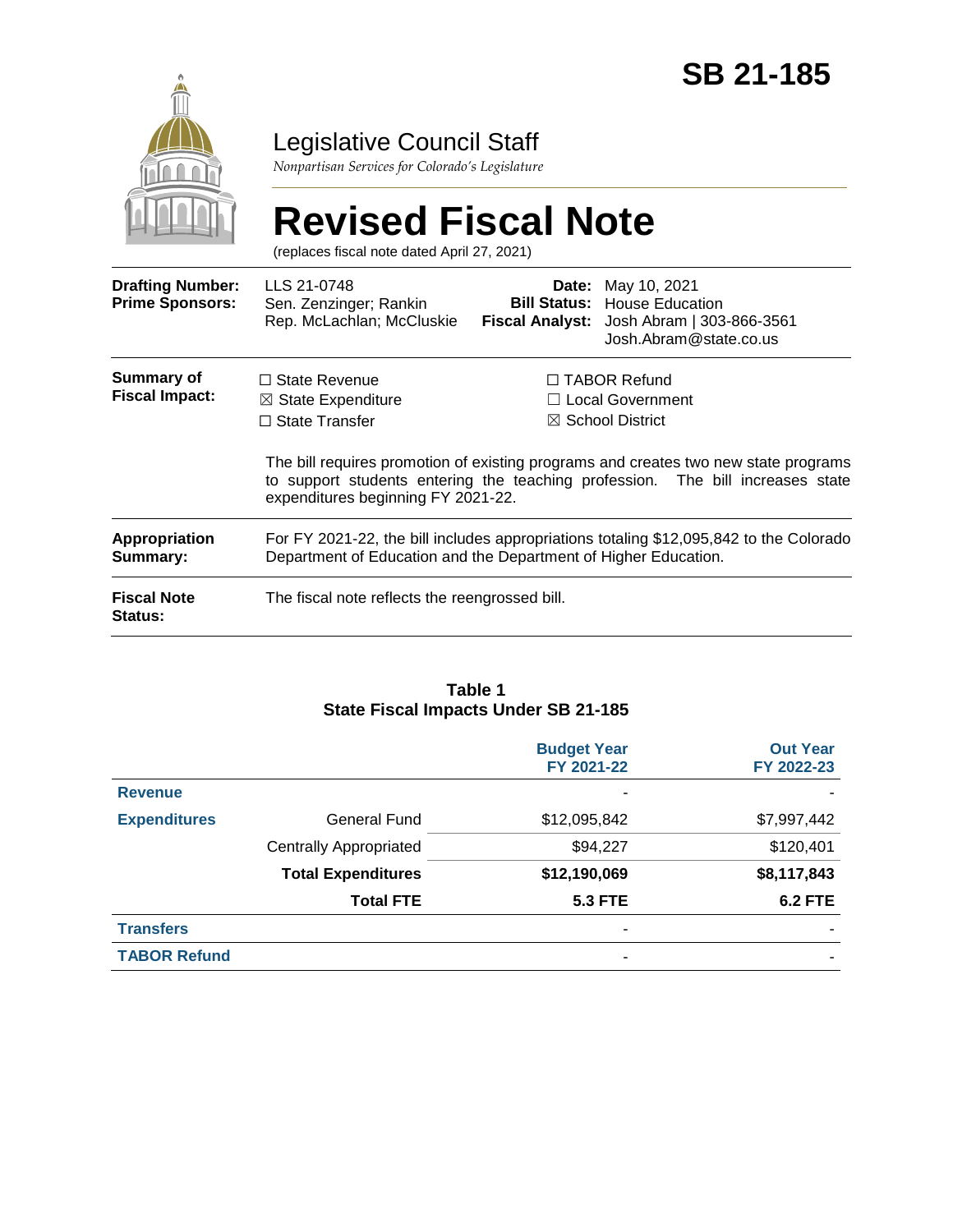# **Summary of Legislation**

The bill makes several changes to address teacher recruitment, preparation, and retention.

**Adjunct instructors.** The bill allows an individual to obtain or renew an adjunct instructor authorization only at the request of the district or charter school that employs the individual, and restricts employment only to the requesting public school. An adjunct instructor may not be employed as a full time teacher, except for a position in a rural school district for which there were no qualified applicants.

**Promoting existing educator support programs.** The Colorado Department of Education (CDE) must direct resources toward publicizing existing programs supporting teacher recruitment, preparation and retention, including alternative preparation and fellowship programs, support for student teachers in rural areas, loan forgiveness, and similar efforts to support entry to the educator workforce. CDE must also provide technical support to local education providers (LEPs) to access the programs.

**Teaching career pathway.** No later than the 2022-23 school year, the Department of Higher Education (DHE), in collaboration with the CDE and institutions of higher education, must design a career pathway for students to enter the teaching profession. At a minimum, the pathway must include options for secondary and higher education students and adult learners, provide counseling and wraparound support services, and align with the performance-based teacher licensing standards adopted by the State Board of Education (SBE).

**Teacher recruitment, education and preparation (TREP).** The bill creates the Teacher Recruitment Education and Preparation Program (TREP) in the CDE. The program allows a participant to concurrently enroll in postsecondary courses for two years following the student's twelfth grade year. If a student is following the teaching career pathway, is on schedule to complete the specified courses by the senior year, and is enrolling in the pathway's postsecondary courses for the fifth and sixth year among other requirements, the CDE may designate the student a TREP program participant.

Beginning in the 2022-23 school year, the CDE must administer TREP pursuant to guidelines adopted by the Concurrent Enrollment Advisory Board and approved by the community college system. In its annual budget request to the Joint Budget Committee (JBC), the CDE must report the total number of potential TREP participants for the following school year.

The General Assembly must decide annually the number of TREP participants to fund in the Long Bill. Each TREP participant is funded atthe same per-pupil rate as the ASCENT program. For FY 2022-23, the general assembly must fund no more than 200 participants. A local education provider (LEP) that enrolls a TREP participant may include the student in the district's funded pupil count and receive extended high school funding for the student. If an LEP receives extended high school funding for 5th  $\&$  6<sup>th</sup> year senior students, the school or district may spend funding on behalf of TREP students enrolling in higher education.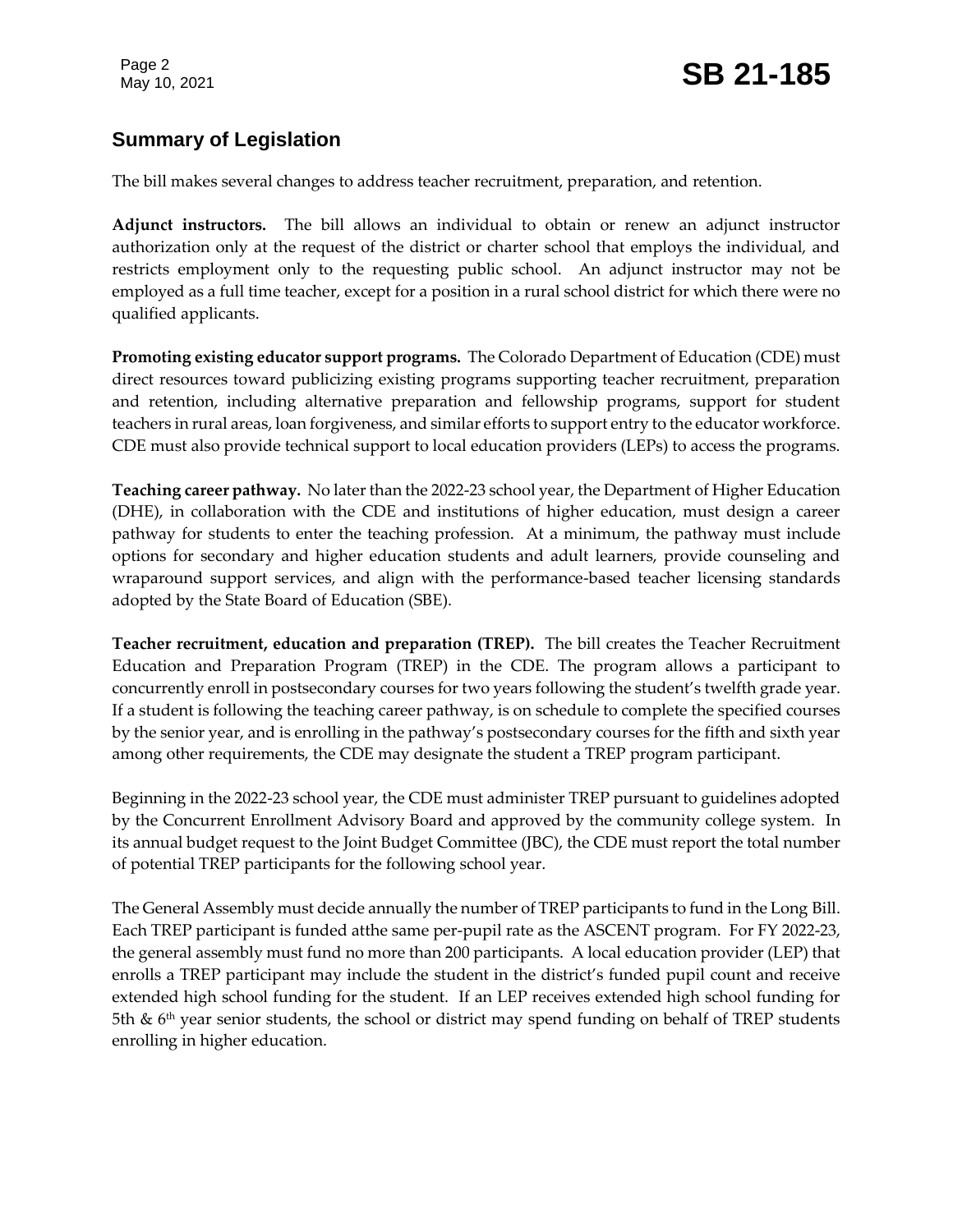Page 3

# May 10, 2021 **SB 21-185**

**Educator recruitment and retention program.** The bill creates the Educator Recruitment and Retention (ERR) Program in the CDE to provide support to members of the armed forces, nonmilitaryaffiliated educator candidates, and LEPs to recruit and retain qualified educators. The SBE must adopt rules and the department must administer the program and collect data and report effectiveness and best practices. CDE must provide:

- one-on-one counseling and coaching;
- career and teacher job fairs;
- substitute teacher "boot camps" for newly authorized substitutes and LEPs;
- job placement platforms;
- professional development through the first three years of service; and
- retention counselling services for LEPs.

The ERR program must have an application and award procedure to provide participants with up to \$10,000 for tuition costs at an educator preparation program. The department distributes the financial assistance directly to the enrolling postsecondary educator preparation program. As part of its annual budget request, the department must prepare a progress report on program implementation and provide it to the SBE, the Governor, and the General Assembly.

**Other educator programs.** For FY 2021-22, the bill restores \$2.9 million in funding for the Educator Loan Forgiveness Program in the DHE, and \$3.0 million in funding for the Quality Teacher Recruitment Grant Program in the CDE.

#### **State Expenditures**

The bill increases state expenditures by at least \$12.2 million and 5.3 FTE in FY 2021-22, and by at least \$8.1 million and 6.7 FTE in FY 2022-23. The fiscal note estimates the minimum cost to implement the new programs created in the bill; however, actual costs will depend on the number of participants in the ERR and TREP programs, the amount of technical support, wraparound services, and professional development provided by CDE, the actual value of the TREP stipend in FY 2022-23, the number of qualifying students accessing the new career pathway, and future funding decisions made by the JBC. Personal services costs in FY 2021-22 are prorated for the General Fund pay date shift and an assumed September 1 effective date. State expenditures are displayed in Table 2 and discussed below.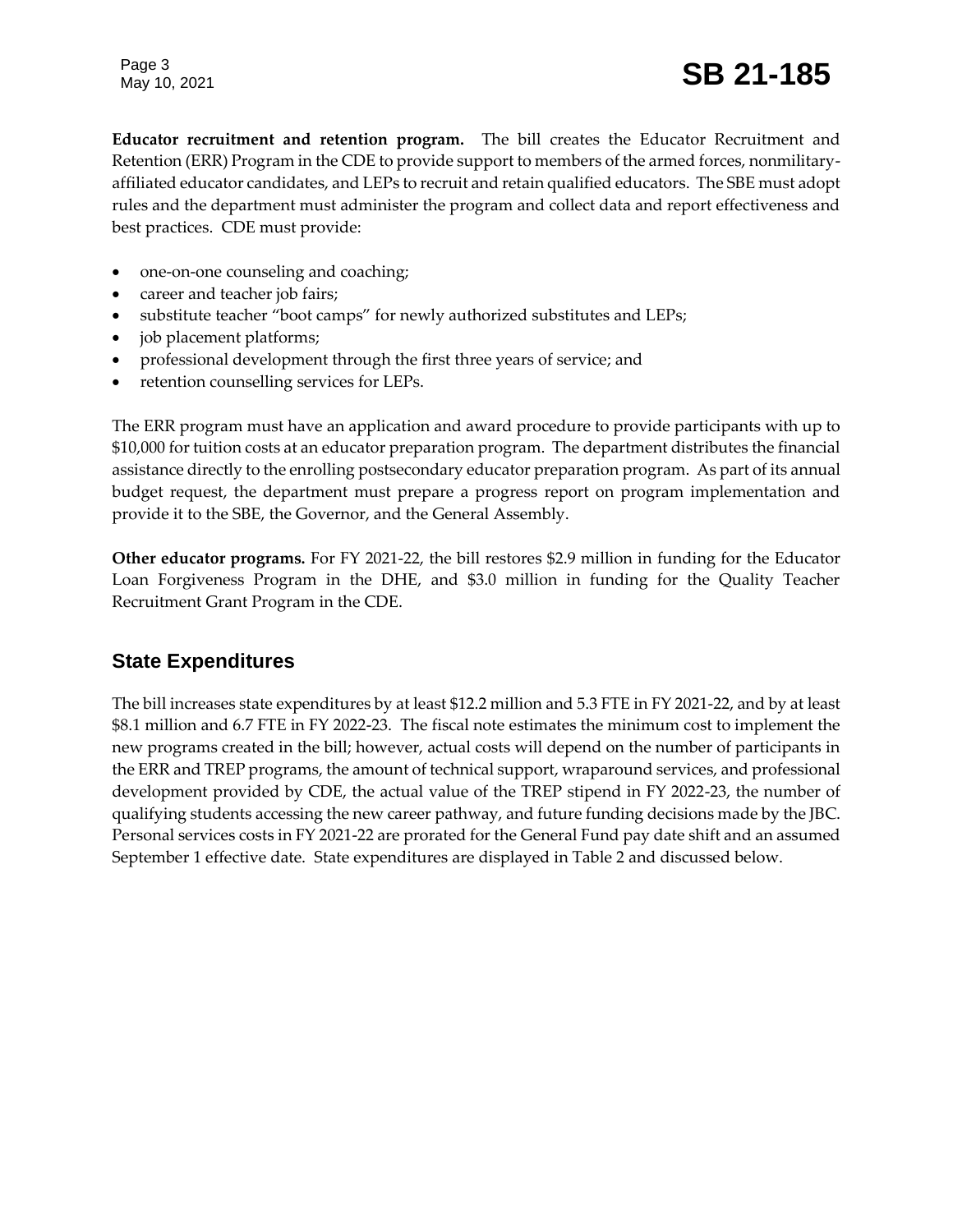| Table 2                             |  |  |  |  |  |
|-------------------------------------|--|--|--|--|--|
| <b>Expenditures under SB 21-185</b> |  |  |  |  |  |

| <b>Cost Components</b>                    | FY 2021-22     | FY 2022-23     |
|-------------------------------------------|----------------|----------------|
| <b>Department of Higher Education</b>     |                |                |
| <b>Personal Services</b>                  | \$56,338       | \$57,782       |
| <b>Operating Expenses</b>                 | \$1,485        | \$1,350        |
| <b>Capital Outlay Costs</b>               | \$6,200        |                |
| <b>Educator Loan Forgiveness</b>          | \$2,500,000    |                |
| Educator Loan Administration              | \$398,963      |                |
| <b>Centrally Appropriated Costs1</b>      | \$15,097       | \$15,228       |
| FTE - Personal Services                   | 1.0 FTE        | 1.0 FTE        |
| <b>DHS Subtotal</b>                       | \$2,978,083    | \$74,360       |
| <b>Department of Education</b>            |                |                |
| <b>Personal Services</b>                  | \$399,311      | \$532,415      |
| <b>Operating Expenses</b>                 | \$6,345        | \$7,695        |
| <b>Capital Outlay Costs</b>               | \$37,200       |                |
| <b>ERR Financial Assistance</b>           | \$5,000,000    | \$5,000,000    |
| <b>TREP Funding</b>                       |                | \$1,708,200    |
| <b>ERR Recruitment</b>                    | \$575,000      | \$575,000      |
| Operating and Travel                      | \$115,000      | \$115,000      |
| <b>Quality Teacher Recruitment Grants</b> | \$3,000,000    |                |
| Centrally Appropriated Costs <sup>1</sup> | \$79,130       | \$105,173      |
| FTE - Personal Services                   | <b>4.7 FTE</b> | 5.7 FTE        |
| <b>CDE Subtotal</b>                       | \$9,211,986    | \$8,043,483    |
| <b>Total</b>                              | \$12,190,069   | \$8,117,843    |
| <b>Total FTE</b>                          | <b>5.7 FTE</b> | <b>6.7 FTE</b> |

<sup>1</sup> Centrally appropriated costs are not included in the bill's appropriation.

**Department of Higher Education.** The DHE requires staff to map secondary preparation pathways meeting unmet demand, coordinate stakeholders, and to develop training and instructor professional development for teacher preparation programs at institutions of higher education.

**Colorado Department of Education.** The CDE requires new staff to work with DHE and other stakeholders to develop a teacher career pathway, promote existing recruitment and retention programs, and create the TREP program to be administered similar to the ASCENT program; staff is needed to provide multiple services to teacher preparation students through the ERR program. Costs also increase to support hosting and maintenance of digital recruitment platforms, outreach and technical assistance, coordinating counseling and wraparound services, and for travel.

**ERR financial assistance.** The bill requires that the ERR program develop a process to pay up to \$10,000 in tuition assistance directly to enrolling institutions of higher education. Assuming this portion of the program is funded with \$1.0 million, between 90-100 students could be supported with the full amount of tuition assistance, after some administrative costs to process payments to institutions.